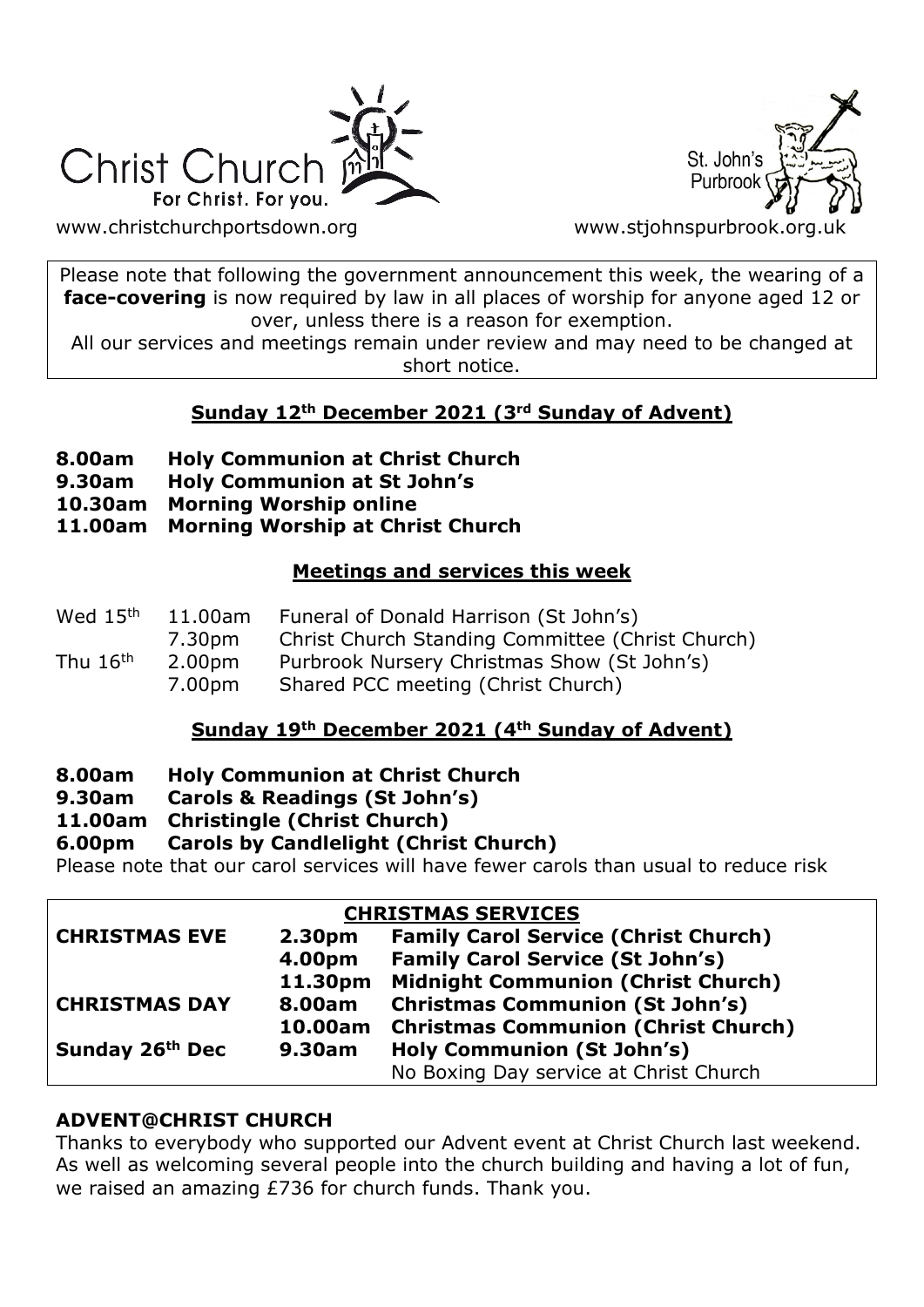## **TEARFUND BIG QUIZ**

Simon & Elizabeth thank everyone who joined in the Tearfund Big Quiz this year. Including Gift Aid, £325 was raised for Tearfund which is really great. Thank you

## **CHRISTMAS GIFTS**

We are once more collecting Christmas gifts for three local organisations:

**The Roberts Centre:** toys and toiletries for young families (unwrapped) **All Saints Hostel:** toiletries and clothes (e.g. socks, hats, gloves) (unwrapped) for young people (aged 16-25)

**The Grange Hostel:** toiletries and clothes (e.g. socks, hats, gloves) (wrapped) for adult males.

All gifts should be new and must have no alcoholic content. They can be brought to either church. Please bring gifts by the morning of Sunday  $12<sup>th</sup>$  December, so that we have time to distribute them. Thank you.

## **ONLINE SERVICES**

This week's online service will be the last for the time being. Numbers viewing have dwindled as more have returned to in-person worship. We will continue to review this.

## **REFRESHMENTS**

**St John's:** Coffee and tea are served **after the 9.30 service** in the church hall.

**Christ Church:** Coffee and tea will be served **before the 11.00 service** (from 10.30am) in Christ Church. If you are able to, please bring your own travel mug. Cups will be available if you don't have your own.

#### **FOOD BANKS**

Items for the PO9 food bank can be left in the box by the font at St John's. Items for the Waterlooville food bank can be left in the purple buckets at the back of Christ Church.

#### **MISSION OF THE MONTH**

This month's Mission of the Month is Children's Society. Collection Candles for the Christingle service will be available at Christ Church on Sunday. Alternatively you can give online at https://www.childrenssociety.org.uk/how-you-can-help/donate

| <b>CONTACTS</b>     |                                            |  |  |  |
|---------------------|--------------------------------------------|--|--|--|
| <b>Vicar</b>        | Revd Andy Wilson (day off Monday)          |  |  |  |
|                     | vicar@christchurchportsdown.org            |  |  |  |
|                     | purbrookvicar@gmail.com                    |  |  |  |
| Curate              | Revd Matt Grove (day off Saturday)         |  |  |  |
|                     | matt.grove@christchurchportsdown.org       |  |  |  |
| Churchwarden        | <b>Stephen Anderson</b>                    |  |  |  |
| <b>CCP</b>          | stephen.anderson@christchurchportsdown.org |  |  |  |
| Churchwarden        | <b>Karina Golledge</b>                     |  |  |  |
| <b>CCP</b>          | thegolledges@btinternet.com                |  |  |  |
| Churchwarden        | <b>Bill Jeffery</b>                        |  |  |  |
| <b>SJP</b>          | purbrookchurch@gmail.com                   |  |  |  |
| <b>Hall Manager</b> | Jacqui Wilson                              |  |  |  |
| <b>CCP</b>          | hall.manager@christchurchportsdown.org     |  |  |  |
| Website             | <b>Matt Doe</b>                            |  |  |  |
|                     | webmaster@christchurchportsdown.org        |  |  |  |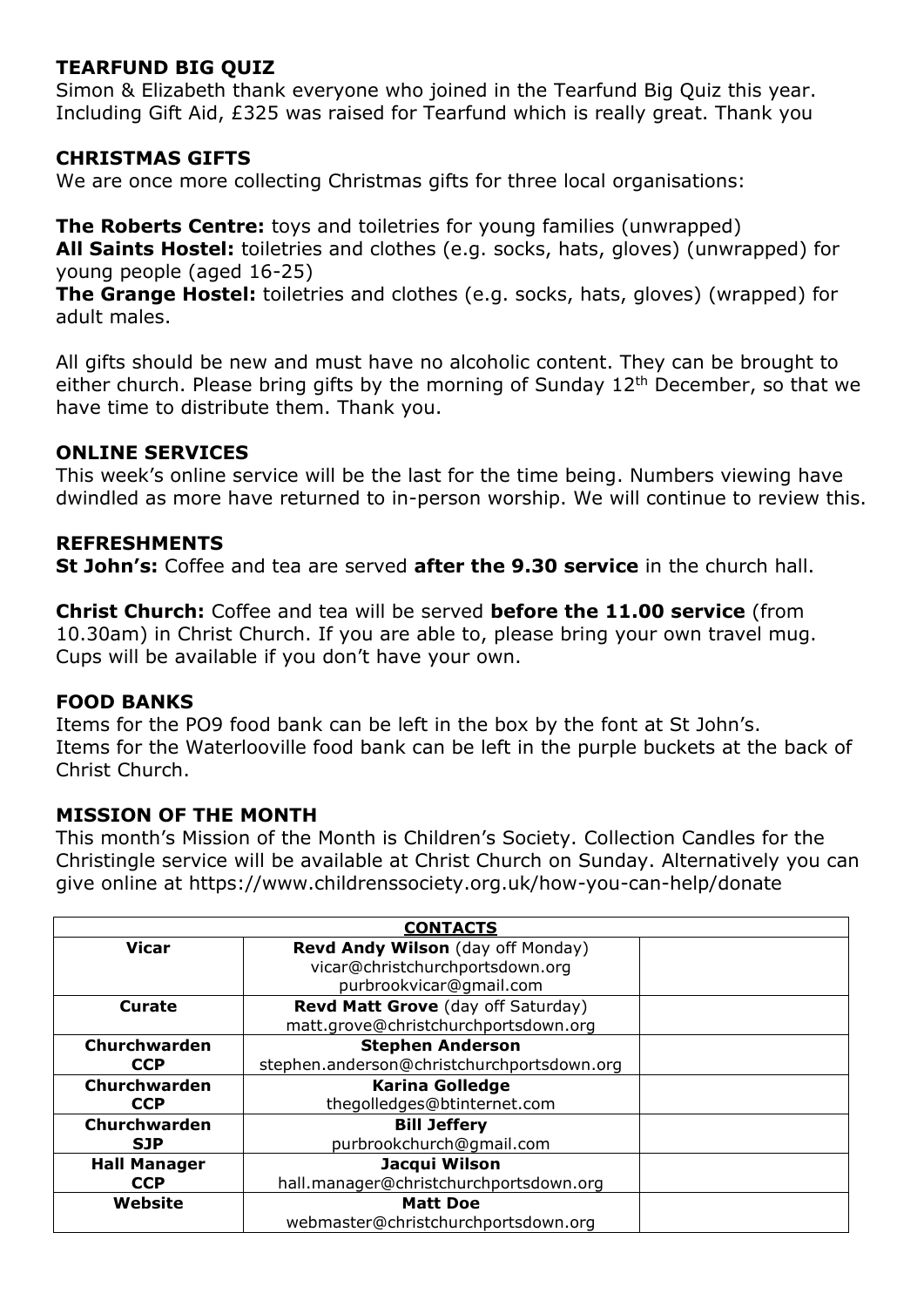## **Sunday 12 December 2021**

3rd Sunday of Advent

## **Collect**

God for whom we watch and wait, you sent John the Baptist to prepare the way of your Son: give us courage to speak the truth, to hunger for justice, and to suffer for the cause of right, with Jesus Christ our Lord. **Amen.**

# **Zephaniah 3.14–20**

<sup>14</sup> Sing aloud, O daughter Zion; shout, O Israel! Rejoice and exult with all your heart, O daughter Jerusalem! <sup>15</sup> The Lord has taken away the judgements against you, he has turned away your enemies. The king of Israel, the Lord, is in your midst; you shall fear disaster no more. <sup>16</sup> On that day it shall be said to Jerusalem: Do not fear, O Zion; do not let your hands grow weak. <sup>17</sup> The Lord, your God, is in your midst, a warrior who gives victory; he will rejoice over you with gladness, he will renew you in his love; he will exult over you with loud singing <sup>18</sup> as on a day of festival. I will remove disaster from you, so that you will not bear reproach for it. <sup>19</sup> I will deal with all your oppressors at that time. And I will save the lame and gather the outcast, and I will change their shame into praise and renown in all the earth. <sup>20</sup> At that time I will bring you home, at the time when I gather you; for I will make you renowned and praised among all the peoples of the earth, when I restore your fortunes before your eyes, says the Lord.

*This is the word of the Lord. Thanks be to God.*

## **Isaiah 12.2–6**

<sup>2</sup> Surely God is my salvation; I will trust, and will not be afraid,

for the Lord God is my strength and my might;

he has become my salvation.

 $3$  With joy you will draw water from the wells of salvation.  $4$  And you will say on that day:

Give thanks to the Lord,

call on his name;

make known his deeds among the nations;

proclaim that his name is exalted.

 $5$  Sing praises to the Lord, for he has done gloriously; let this be known in all the earth.

<sup>6</sup> Shout aloud and sing for joy, O royal Zion, for great in your midst is the Holy One of Israel.

*This is the word of the Lord. All: Thanks be to God.*